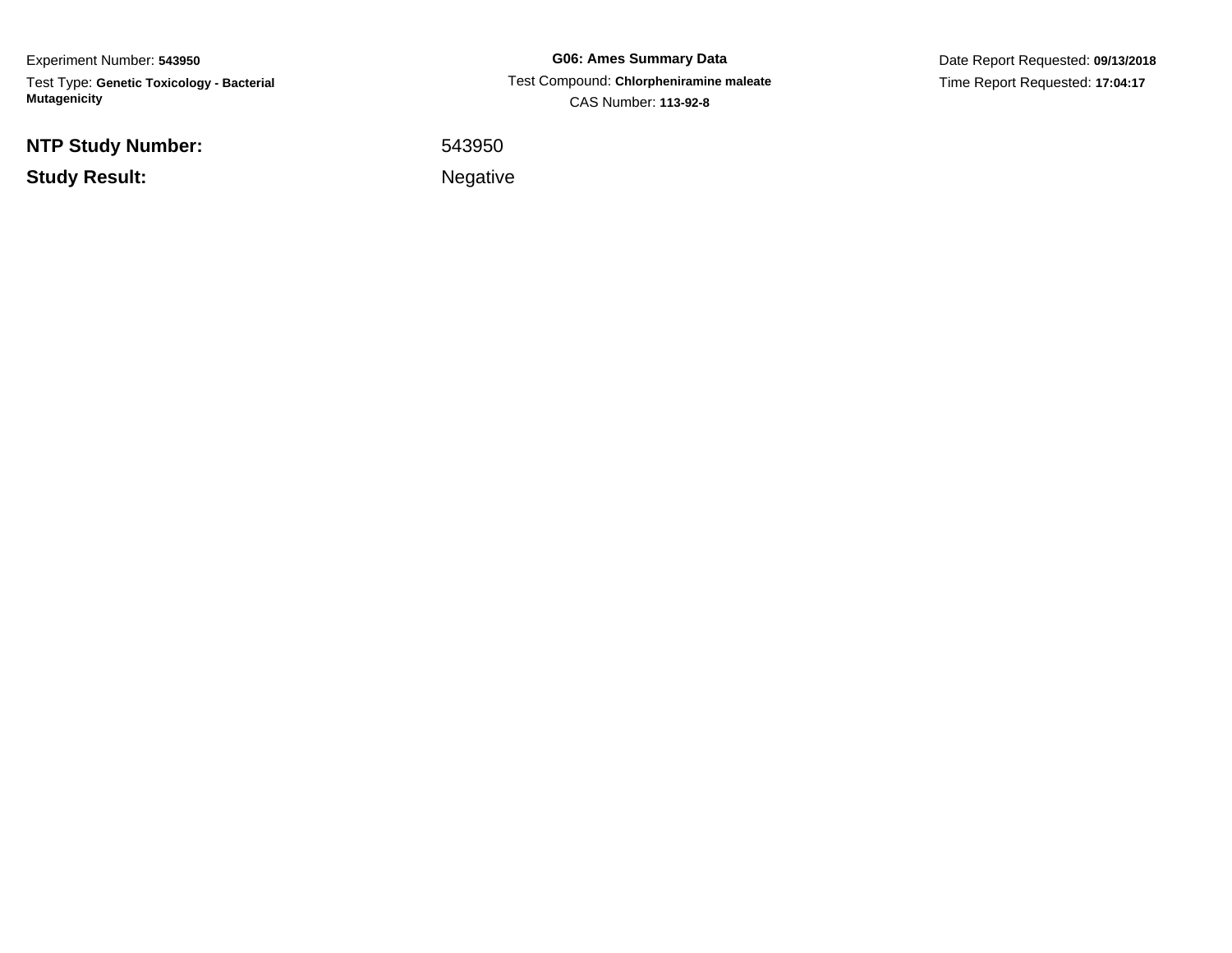Test Type: **Genetic Toxicology - Bacterial Mutagenicity**

## **G06: Ames Summary Data** Test Compound: **Chlorpheniramine maleate**CAS Number: **113-92-8**

| Strain: TA100                 |                            |                   |                   |                        |                        |
|-------------------------------|----------------------------|-------------------|-------------------|------------------------|------------------------|
| Dose (ug/Plate)               | <b>Without S9</b>          | <b>Without S9</b> | <b>Without S9</b> | <b>With 10% Rat S9</b> | <b>With 10% Rat S9</b> |
| Vehicle Control <sup>1</sup>  | $117 \pm 4.7$              |                   | $115 \pm 5.0$     | $121 \pm 4.0$          |                        |
| Vehicle Control <sup>2</sup>  |                            | $128 \pm 7.5$     |                   |                        | $152 \pm 3.9$          |
| 100.0                         | $104 \pm 8.6$              | $166 \pm 9.0$     |                   | $93 \pm 2.2$           | $163 \pm 4.7$          |
| 333.0                         | $124 \pm 3.7$              | $137 \pm 7.4$     | $138 \pm 20.4$    | $118 \pm 8.4$          | $150 \pm 8.3$          |
| 666.0                         |                            |                   | $121 \pm 2.7$     |                        |                        |
| 1000.0                        | $126 \pm 13.3$             | $142 \pm 10.0$    | $106 \pm 3.0$     | $116 \pm 10.5$         | $151 \pm 10.3$         |
| 1666.0                        |                            |                   | $96 \pm 4.5$      |                        |                        |
| 3333.0                        | $22 \pm 22.0$ <sup>s</sup> | $127 \pm 8.7$     | $0 \pm 0.0^s$     | $89 \pm 10.0$          | $148 \pm 5.1$          |
| 10000.0                       | $0 \pm 0.0^s$              | $0 \pm 0.0^s$     |                   | $0 \pm 0.0^s$          | $0 \pm 0.0^s$          |
| <b>Trial Summary</b>          | Negative                   | Equivocal         | Negative          | Negative               | Negative               |
| Positive Control <sup>3</sup> | $339 \pm 16.0$             | $373 \pm 13.2$    | $242 \pm 6.2$     |                        |                        |
| Positive Control <sup>4</sup> |                            |                   |                   | $519 \pm 18.3$         | $604 \pm 28.0$         |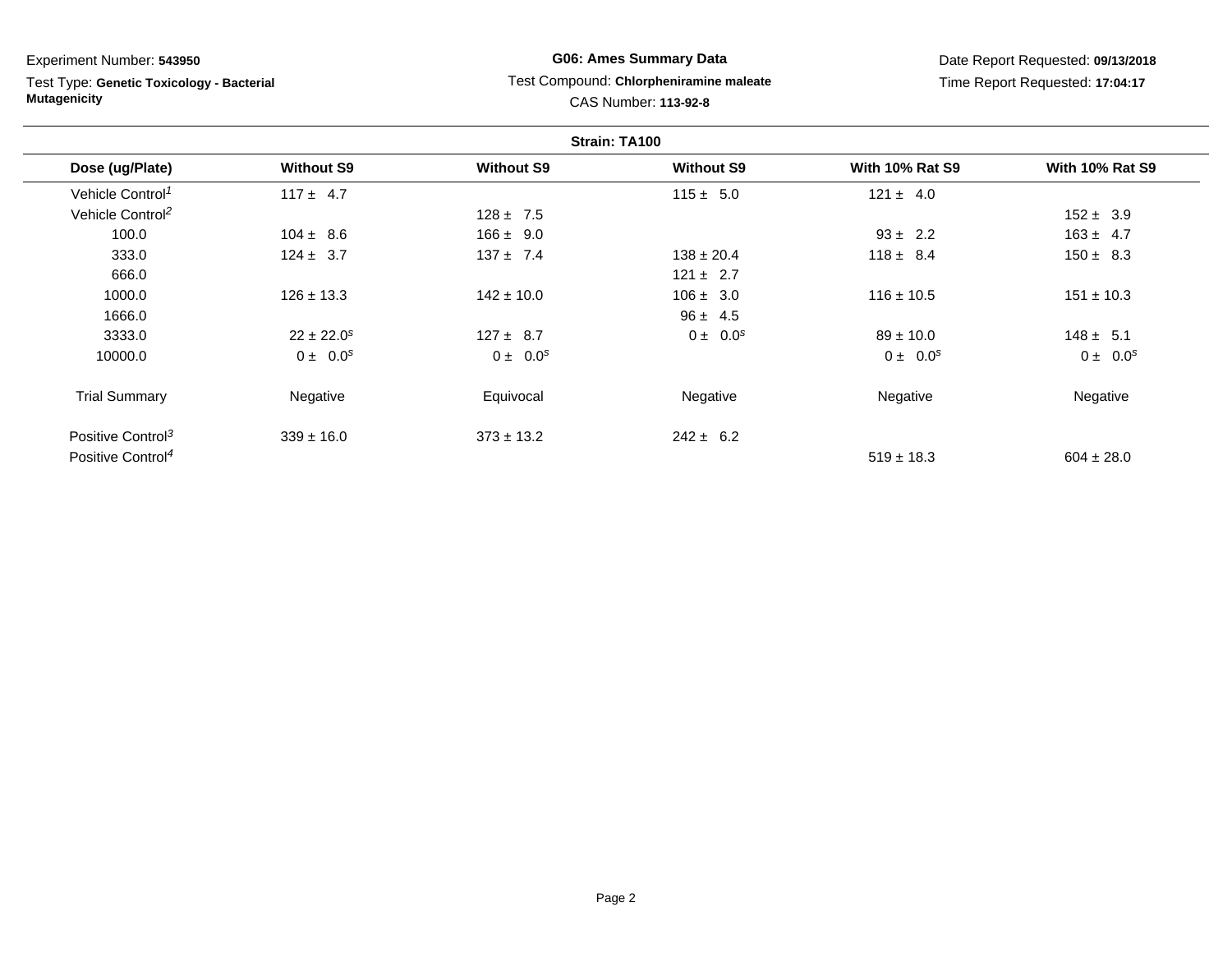# Test Type: **Genetic Toxicology - Bacterial Mutagenicity**

# **G06: Ames Summary Data**Test Compound: **Chlorpheniramine maleate**

Date Report Requested: **09/13/2018**Time Report Requested: **17:04:17**

|                               | Strain: TA100          |                     |                     |                     |  |
|-------------------------------|------------------------|---------------------|---------------------|---------------------|--|
| Dose (ug/Plate)               | <b>With 10% Rat S9</b> | With 10% Hamster S9 | With 10% Hamster S9 | With 10% Hamster S9 |  |
| Vehicle Control <sup>1</sup>  | $143 \pm 6.3$          | $125 \pm 0.9$       |                     | $129 \pm 3.8$       |  |
| Vehicle Control <sup>2</sup>  |                        |                     | $149 \pm 7.5$       |                     |  |
| 100.0                         |                        | $132 \pm 13.4$      | $147 \pm 7.9$       |                     |  |
| 333.0                         | $120 \pm 12.1$         | $124 \pm 7.2$       | $163 \pm 5.2$       | $119 \pm 13.9$      |  |
| 666.0                         | $127 \pm 13.5$         |                     |                     | $121 \pm 12.4$      |  |
| 1000.0                        | $127 \pm 4.0$          | $108 \pm 8.1$       | $170 \pm 9.7$       | $114 \pm 12.9$      |  |
| 1666.0                        | $120 \pm 10.0$         |                     |                     | $110 \pm 13.1$      |  |
| 3333.0                        | $98 \pm 8.4^s$         | $79 \pm 10.8$       | $152 \pm 15.3$      | $75 \pm 2.8^s$      |  |
| 10000.0                       |                        | $0 \pm 0.0^s$       | $13 \pm 13.0^s$     |                     |  |
| <b>Trial Summary</b>          | Negative               | Negative            | Negative            | Negative            |  |
| Positive Control <sup>3</sup> |                        |                     |                     |                     |  |
| Positive Control <sup>4</sup> | $441 \pm 3.7$          | $890 \pm 4.8$       | $1645 \pm 44.7$     | $775 \pm 83.4$      |  |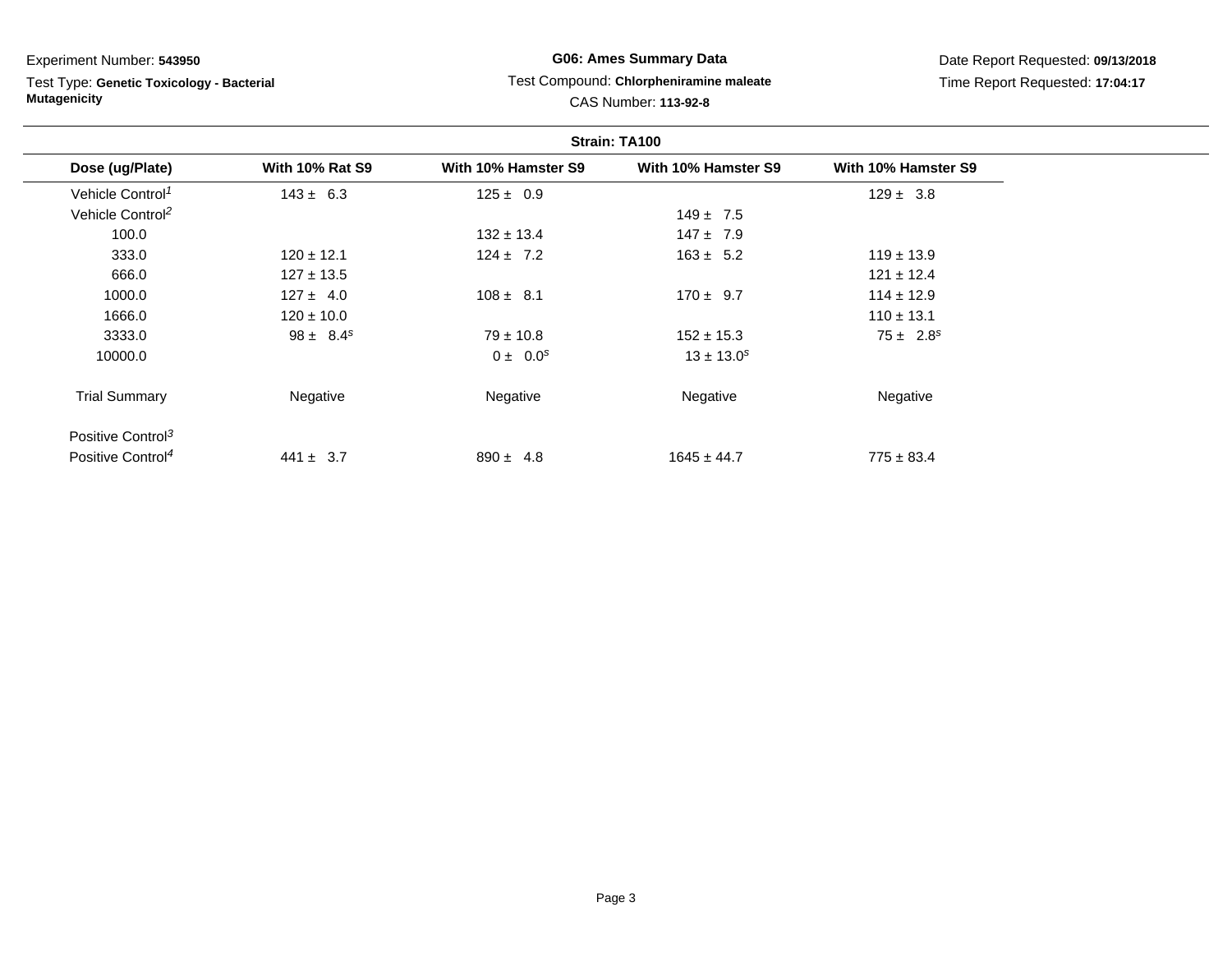Test Type: **Genetic Toxicology - Bacterial Mutagenicity**

### **G06: Ames Summary Data** Test Compound: **Chlorpheniramine maleate**CAS Number: **113-92-8**

| Strain: TA1535                |                   |                   |                   |                          |                        |
|-------------------------------|-------------------|-------------------|-------------------|--------------------------|------------------------|
| Dose (ug/Plate)               | <b>Without S9</b> | <b>Without S9</b> | <b>Without S9</b> | <b>Without S9</b>        | <b>With 10% Rat S9</b> |
| Vehicle Control <sup>1</sup>  | $22 \pm 5.2$      |                   | $34 \pm 6.4$      | $9 \pm 1.3$              | $11 \pm 1.5$           |
| Vehicle Control <sup>2</sup>  |                   | $34 \pm 3.3$      |                   |                          |                        |
| 100.0                         | $30 \pm 3.4$      | $32 \pm 4.0$      | $29 \pm 1.7$      |                          | $8 \pm 0.6$            |
| 333.0                         | $34 \pm 4.6$      | $39 \pm 2.8$      | $22 \pm 1.0$      | $10 \pm 0.9$             | $7 \pm 1.0$            |
| 666.0                         |                   |                   |                   | $10 \pm 1.5$             |                        |
| 1000.0                        | $40 \pm 1.5$      | $56 \pm 7.1$      | $38 \pm 5.8$      | $8 \pm 2.0$              | $9 \pm 2.7$            |
| 1666.0                        |                   |                   |                   | $7 \pm 2.6$              |                        |
| 3333.0                        | $23 \pm 4.0$      | $46 \pm 17.3$     | $46 \pm 2.9$      | $1 \pm 0.7$ <sup>s</sup> | $5 \pm 2.3$            |
| 10000.0                       | $0 \pm 0.0^s$     | $0 \pm 0.0^s$     | $0 \pm 0.0^{s}$   |                          | $0 \pm 0.0^s$          |
| <b>Trial Summary</b>          | Equivocal         | Negative          | Negative          | Negative                 | Negative               |
| Positive Control <sup>3</sup> | $217 \pm 23.2$    | $378 \pm 29.2$    | $467 \pm 5.2$     | $164 \pm 6.7$            |                        |
| Positive Control <sup>5</sup> |                   |                   |                   |                          | $195 \pm 12.0$         |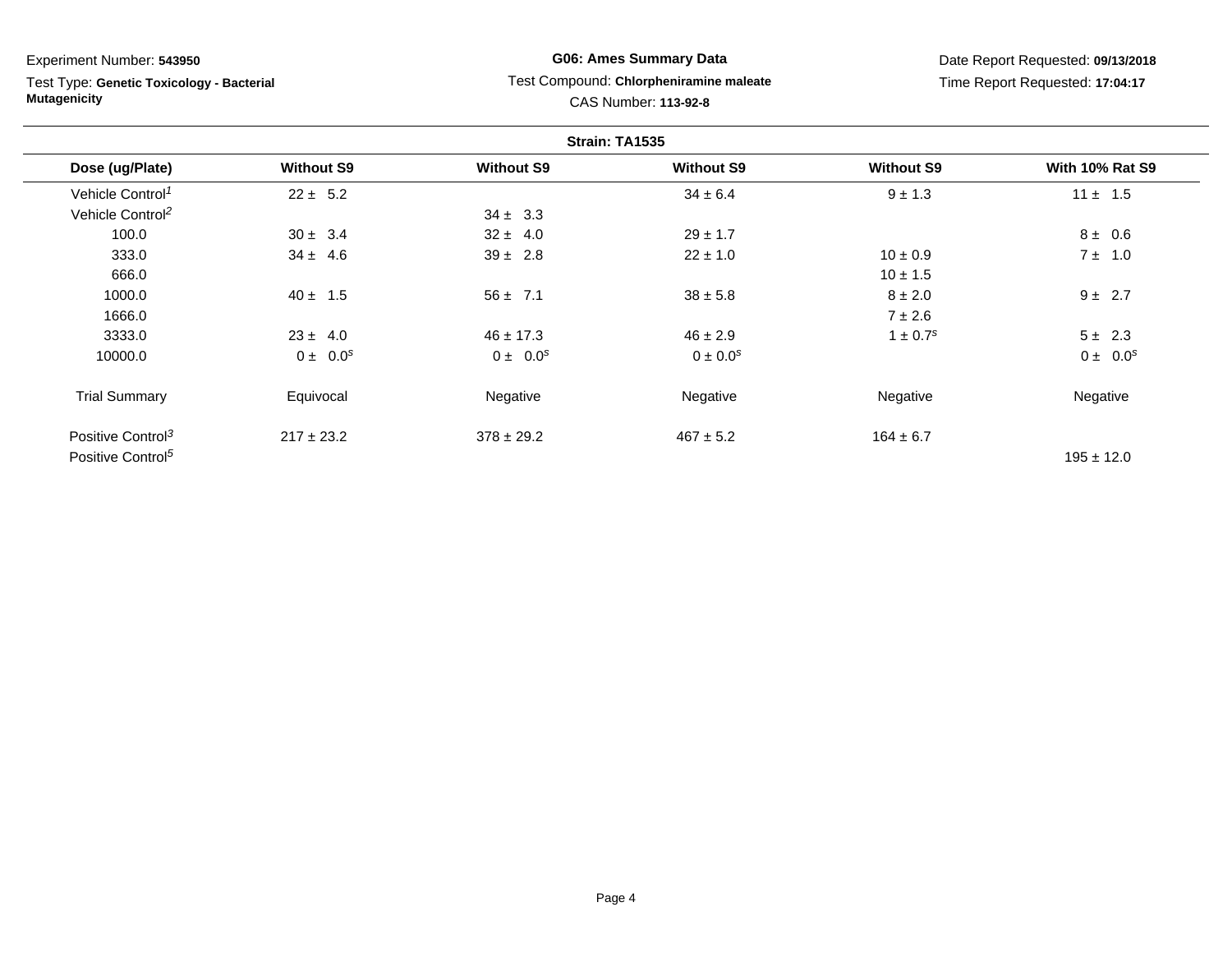Test Type: **Genetic Toxicology - Bacterial Mutagenicity**

# **G06: Ames Summary Data**Test Compound: **Chlorpheniramine maleate**

Date Report Requested: **09/13/2018**Time Report Requested: **17:04:17**

| Strain: TA1535                |                          |                        |                     |                          |                     |
|-------------------------------|--------------------------|------------------------|---------------------|--------------------------|---------------------|
| Dose (ug/Plate)               | <b>With 10% Rat S9</b>   | <b>With 10% Rat S9</b> | With 10% Hamster S9 | With 10% Hamster S9      | With 10% Hamster S9 |
| Vehicle Control <sup>1</sup>  |                          | $7 \pm 0.6$            | $12 \pm 2.2$        |                          | $7 \pm 0.7$         |
| Vehicle Control <sup>2</sup>  | $10 \pm 3.7$             |                        |                     | $13 \pm 0.9$             |                     |
| 100.0                         | $11 \pm 2.8$             |                        | $9 \pm 4.0$         | $10 \pm 1.7$             |                     |
| 333.0                         | $11 \pm 1.2$             | $9 \pm 4.4$            | $13 \pm 1.3$        | $10 \pm 1.0$             | $5 \pm 1.5$         |
| 666.0                         |                          | $9 \pm 2.9$            |                     |                          | 6 ± 1.7             |
| 1000.0                        | $9 \pm 1.5$              | $3 \pm 0.7$            | $9 \pm 3.0$         | $11 \pm 2.6$             | $7 \pm 2.3$         |
| 1666.0                        |                          | $6 \pm 0.3$            |                     |                          | $5 \pm 0.6$         |
| 3333.0                        | $7 \pm 3.0$              | $2 \pm 0.3^s$          | $7 \pm 1.2$         | $6 \pm 1.8$              | $4 \pm 0.3$         |
| 10000.0                       | $0 \pm 0.0$ <sup>s</sup> |                        | $0 \pm 0.0^s$       | $1 \pm 0.7$ <sup>s</sup> |                     |
| <b>Trial Summary</b>          | Negative                 | Negative               | Negative            | Negative                 | Negative            |
| Positive Control <sup>3</sup> |                          |                        |                     |                          |                     |
| Positive Control <sup>5</sup> | $187 \pm 8.8$            | $103 \pm 1.5$          | $382 \pm 48.0$      | $408 \pm 7.8$            | $267 \pm 6.6$       |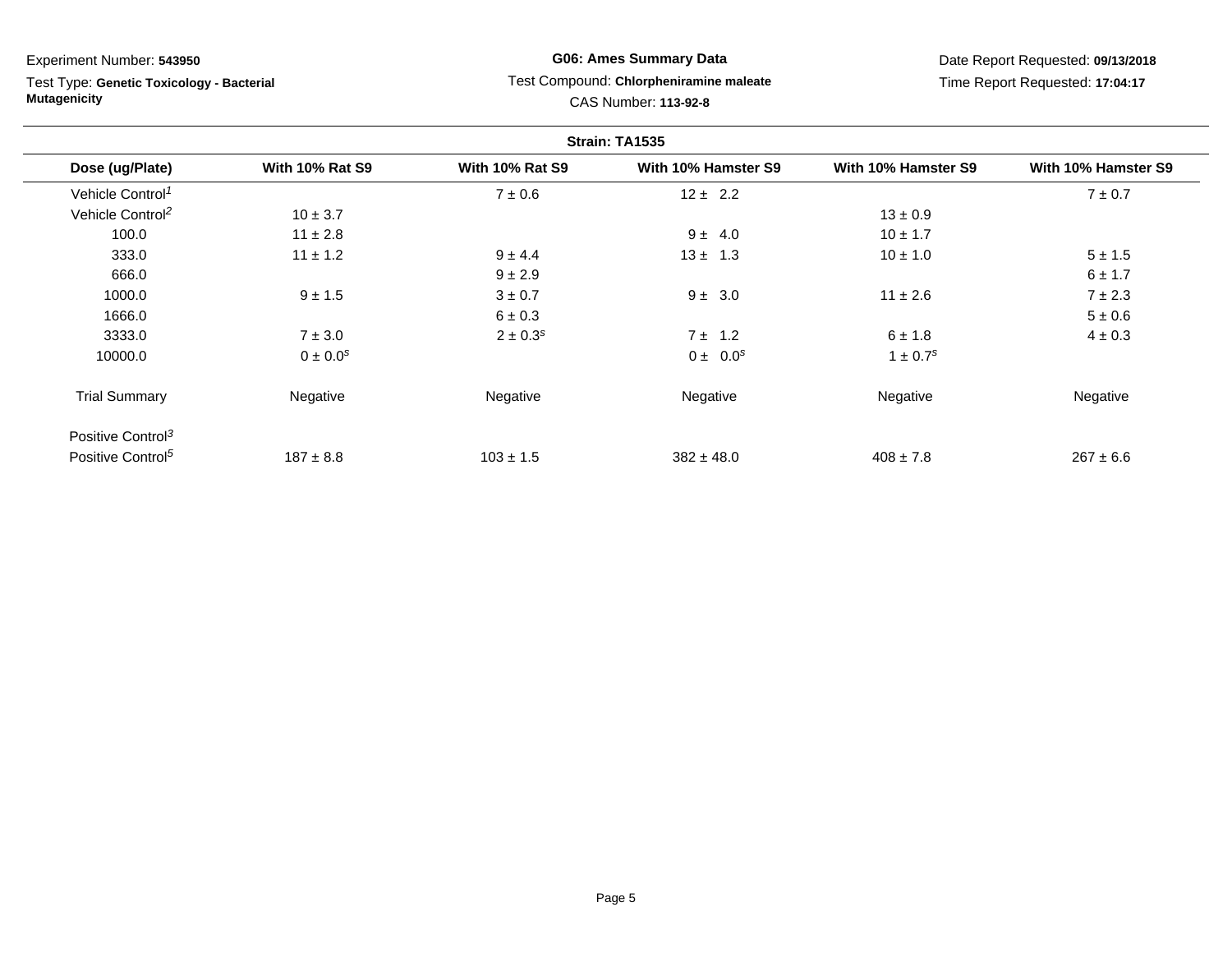Test Type: **Genetic Toxicology - BacterialMutagenicity**

### **G06: Ames Summary Data** Test Compound: **Chlorpheniramine maleate**CAS Number: **113-92-8**

| Strain: TA1537                |                   |                   |                   |                        |                        |
|-------------------------------|-------------------|-------------------|-------------------|------------------------|------------------------|
| Dose (ug/Plate)               | <b>Without S9</b> | <b>Without S9</b> | <b>Without S9</b> | <b>With 10% Rat S9</b> | <b>With 10% Rat S9</b> |
| Vehicle Control <sup>2</sup>  |                   | $7 \pm 2.9$       |                   |                        | $5 \pm 0.3$            |
| Vehicle Control <sup>1</sup>  | $5 \pm 1.2$       |                   | 6 ± 0.6           | $10 \pm 2.5$           |                        |
| 100.0                         | $5 \pm 1.0$       | $9 \pm 2.7$       |                   | $6 \pm 0.3$            | 6 ± 1.8                |
| 333.0                         | 6 ± 1.7           | $10 \pm 2.0$      | $3 \pm 0.7$       | $9 \pm 1.8$            | $10 \pm 2.2$           |
| 666.0                         |                   |                   | $3 \pm 0.9$       |                        |                        |
| 1000.0                        | $9 \pm 2.0$       | $12 \pm 1.9$      | $4 \pm 0.6$       | $8 \pm 2.6$            | $8 \pm 2.3$            |
| 1666.0                        |                   |                   | $5 \pm 1.2$       |                        |                        |
| 3333.0                        | $6 \pm 3.5$       | $5 \pm 1.2$       | $1 \pm 0.0^{s}$   | $10 \pm 2.3$           | $9 \pm 1.7$            |
| 10000.0                       | $0 \pm 0.0^{s}$   | $0 \pm 0.0^{s}$   |                   | $0 \pm 0.0^s$          | $2 \pm 1.9$            |
| <b>Trial Summary</b>          | Negative          | Negative          | Negative          | Negative               | Negative               |
| Positive Control <sup>5</sup> |                   |                   |                   | $155 \pm 13.6$         | $199 \pm 5.5$          |
| Positive Control <sup>6</sup> | $120 \pm 4.9$     | $141 \pm 1.9$     | $283 \pm 53.3$    |                        |                        |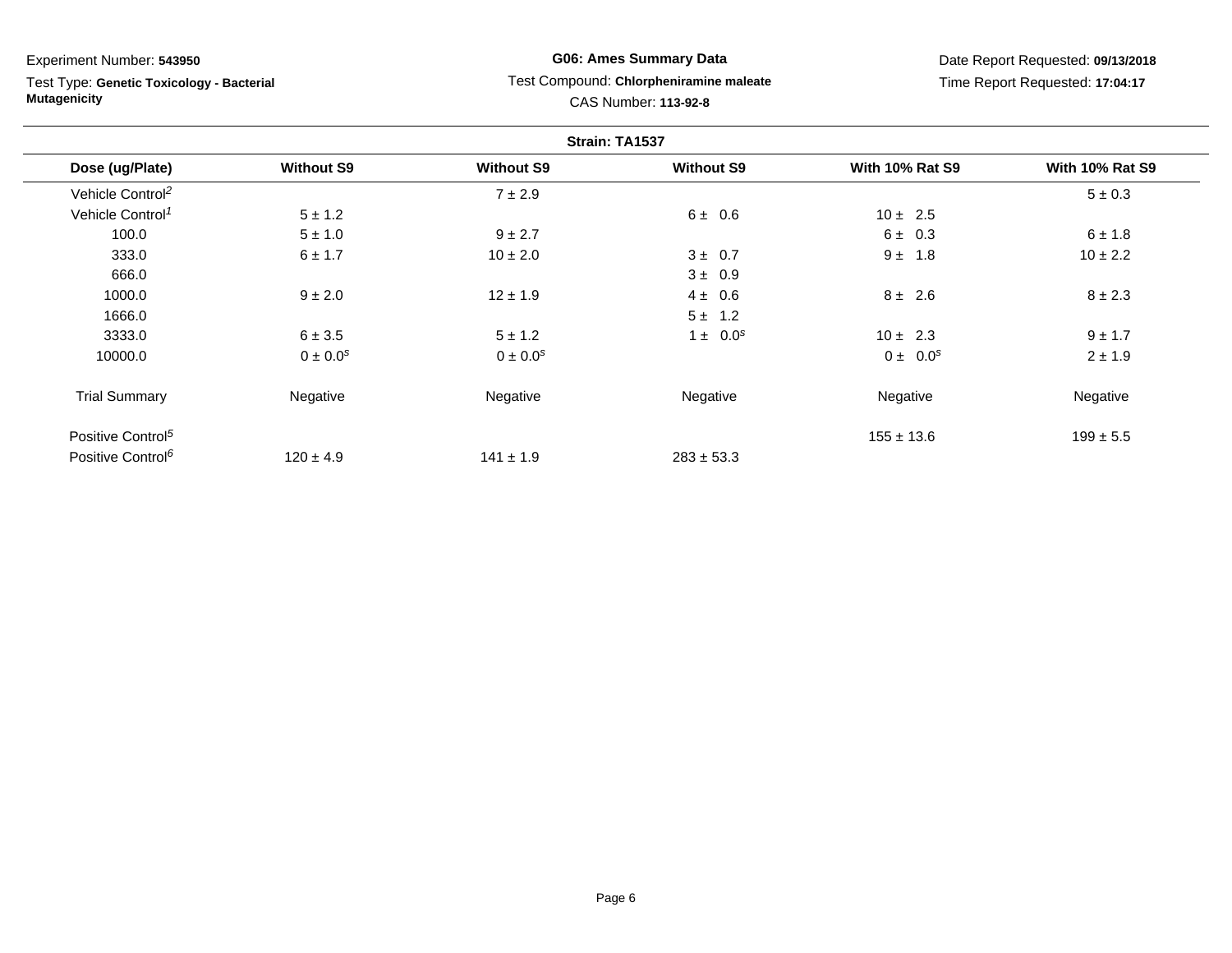Test Type: **Genetic Toxicology - Bacterial Mutagenicity**

# **G06: Ames Summary Data**Test Compound: **Chlorpheniramine maleate**

Date Report Requested: **09/13/2018**Time Report Requested: **17:04:17**

|                                                                | Strain: TA1537         |                          |                     |                     |  |
|----------------------------------------------------------------|------------------------|--------------------------|---------------------|---------------------|--|
| Dose (ug/Plate)                                                | <b>With 10% Rat S9</b> | With 10% Hamster S9      | With 10% Hamster S9 | With 10% Hamster S9 |  |
| Vehicle Control <sup>2</sup>                                   |                        |                          | $9 \pm 1.7$         |                     |  |
| Vehicle Control <sup>1</sup>                                   | 6 ± 0.9                | $7 \pm 1.7$              |                     | $3 \pm 0.3$         |  |
| 100.0                                                          |                        | $7 \pm 0.9$              | $8 \pm 0.7$         |                     |  |
| 333.0                                                          | $8 \pm 1.0$            | $9 \pm 1.5$              | $6 \pm 0.9$         | $5 \pm 1.5$         |  |
| 666.0                                                          | $7 \pm 0.9$            |                          |                     | $7 \pm 0.6$         |  |
| 1000.0                                                         | 6 ± 1.5                | $5 \pm 1.2$              | $10 \pm 2.1$        | $5 \pm 1.5$         |  |
| 1666.0                                                         | $7 \pm 1.5$            |                          |                     | $5 \pm 2.1$         |  |
| 3333.0                                                         | $2 \pm 0.9^s$          | $4 \pm 0.9$              | $6 \pm 0.9$         | 6 ± 1.2             |  |
| 10000.0                                                        |                        | $0 \pm 0.0$ <sup>s</sup> | $3 \pm 1.5^s$       |                     |  |
| <b>Trial Summary</b>                                           | Negative               | Negative                 | Negative            | Negative            |  |
| Positive Control <sup>5</sup><br>Positive Control <sup>6</sup> | $96 \pm 8.3$           | $284 \pm 7.5$            | $552 \pm 11.7$      | $341 \pm 3.0$       |  |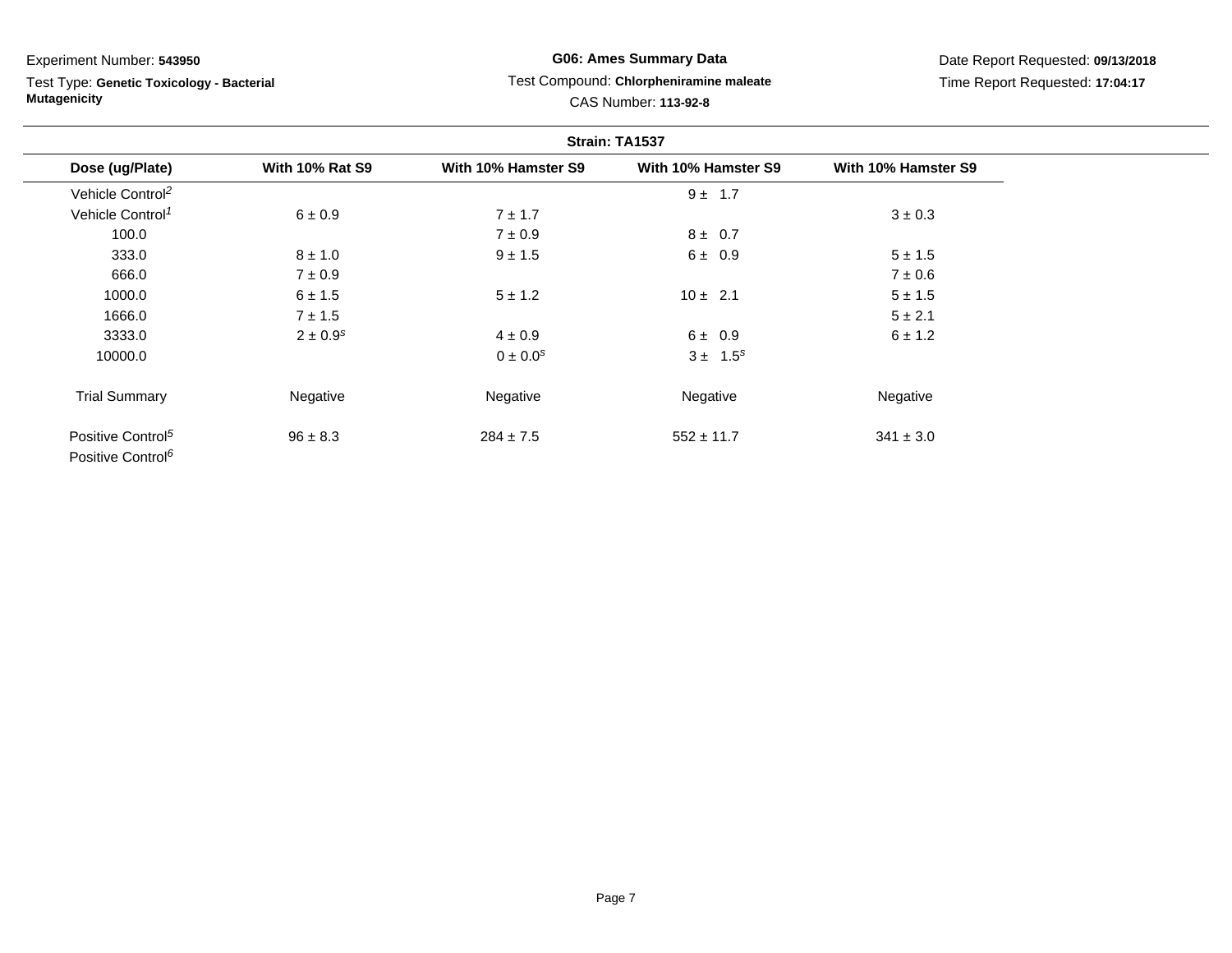Test Type: **Genetic Toxicology - Bacterial Mutagenicity**

## **G06: Ames Summary Data** Test Compound: **Chlorpheniramine maleate**CAS Number: **113-92-8**

|                               | <b>Strain: TA98</b> |                   |                   |                        |                        |
|-------------------------------|---------------------|-------------------|-------------------|------------------------|------------------------|
| Dose (ug/Plate)               | <b>Without S9</b>   | <b>Without S9</b> | <b>Without S9</b> | <b>With 10% Rat S9</b> | <b>With 10% Rat S9</b> |
| Vehicle Control <sup>2</sup>  |                     | $21 \pm 3.2$      |                   |                        | $30 \pm 1.2$           |
| Vehicle Control <sup>1</sup>  | $19 \pm 3.2$        |                   | $14 \pm 0.7$      | $29 \pm 1.9$           |                        |
| 100.0                         | $17 \pm 1.2$        | $24 \pm 3.7$      |                   | $21 \pm 2.9$           | $31 \pm 3.2$           |
| 333.0                         | $23 \pm 2.7$        | $19 \pm 0.7$      | $13 \pm 0.6$      | $30 \pm 0.0$           | $31 \pm 2.4$           |
| 666.0                         |                     |                   | $13 \pm 1.8$      |                        |                        |
| 1000.0                        | $18 \pm 1.2$        | $21 \pm 3.8$      | $19 \pm 2.6$      | $26 \pm 3.5$           | $26 \pm 1.9$           |
| 1666.0                        |                     |                   | $15 \pm 0.9$      |                        |                        |
| 3333.0                        | $19 \pm 0.9$        | $19 \pm 0.9$      | $0 \pm 0.0^s$     | $34 \pm 3.8$           | $29 \pm 2.0$           |
| 10000.0                       | $0 \pm 0.0^{s}$     | $0 \pm 0.0^s$     |                   | $12 \pm 3.8$           | $0 \pm 0.0^s$          |
| <b>Trial Summary</b>          | Negative            | Negative          | Negative          | Negative               | Negative               |
| Positive Control <sup>4</sup> |                     |                   |                   | $327 \pm 10.4$         | $331 \pm 15.3$         |
| Positive Control <sup>7</sup> | $346 \pm 2.3$       | $346 \pm 2.5$     | $554 \pm 21.2$    |                        |                        |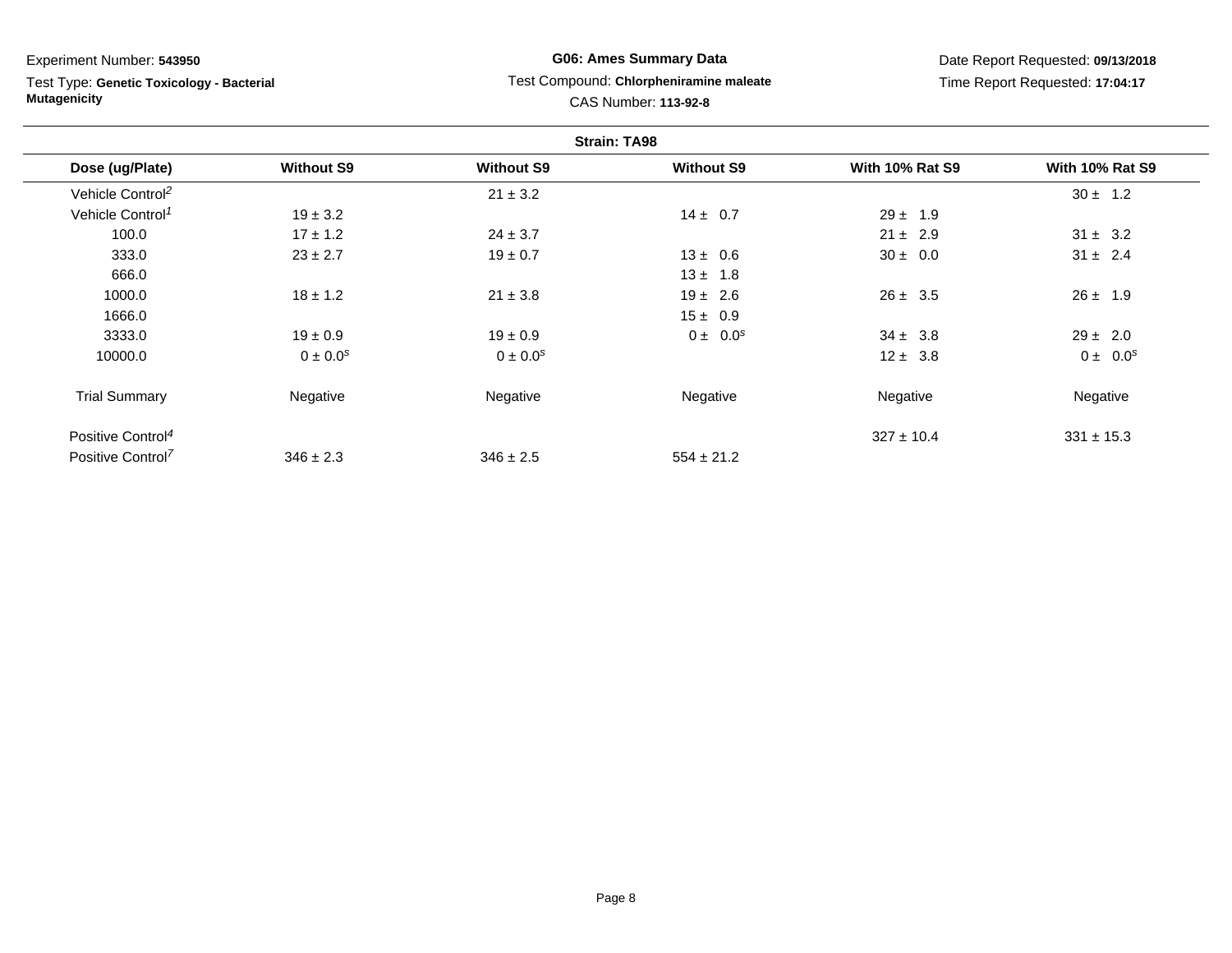Test Type: **Genetic Toxicology - Bacterial Mutagenicity**

# **G06: Ames Summary Data**Test Compound: **Chlorpheniramine maleate**

Date Report Requested: **09/13/2018**Time Report Requested: **17:04:17**

|                                                                | <b>Strain: TA98</b>    |                     |                     |                     |  |
|----------------------------------------------------------------|------------------------|---------------------|---------------------|---------------------|--|
| Dose (ug/Plate)                                                | <b>With 10% Rat S9</b> | With 10% Hamster S9 | With 10% Hamster S9 | With 10% Hamster S9 |  |
| Vehicle Control <sup>2</sup>                                   |                        |                     | $31 \pm 4.4$        |                     |  |
| Vehicle Control <sup>1</sup>                                   | $28 \pm 1.8$           | $30 \pm 3.2$        |                     | $18 \pm 1.2$        |  |
| 100.0                                                          |                        | $30 \pm 5.3$        | $29 \pm 5.0$        |                     |  |
| 333.0                                                          | $29 \pm 4.6$           | $27 \pm 3.2$        | $29 \pm 6.1$        | $25 \pm 4.2$        |  |
| 666.0                                                          | $27 \pm 1.2$           |                     |                     | $24 \pm 3.2$        |  |
| 1000.0                                                         | $26 \pm 3.5$           | $34 \pm 3.1$        | $29 \pm 0.9$        | $26 \pm 4.3$        |  |
| 1666.0                                                         | $24 \pm 1.5$           |                     |                     | $26 \pm 1.9$        |  |
| 3333.0                                                         | $14 \pm 1.2^s$         | $38 \pm 0.7$        | $32 \pm 7.2$        | $24 \pm 3.5$        |  |
| 10000.0                                                        |                        | $12 \pm 3.0$        | $0 \pm 0.0^s$       |                     |  |
| <b>Trial Summary</b>                                           | Negative               | Negative            | Negative            | Negative            |  |
| Positive Control <sup>4</sup><br>Positive Control <sup>7</sup> | $344 \pm 19.7$         | $1148 \pm 71.8$     | $1221 \pm 50.9$     | $608 \pm 27.5$      |  |